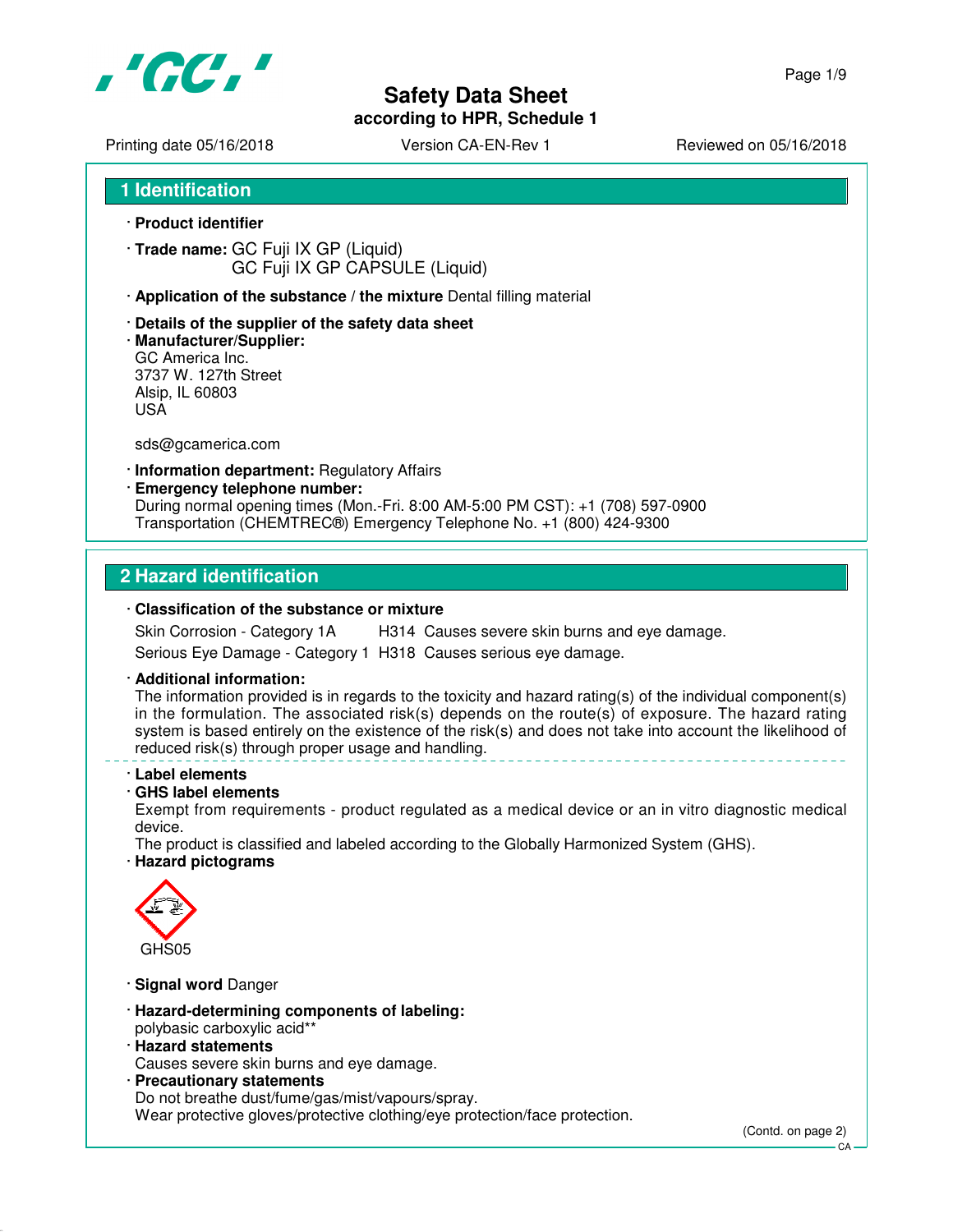Printing date 05/16/2018 Version CA-EN-Rev 1 Reviewed on 05/16/2018

### **Trade name:** GC Fuji IX GP (Liquid) GC Fuji IX GP CAPSULE (Liquid)

(Contd. of page 1)

IF ON SKIN (or hair): Take off immediately all contaminated clothing. Rinse skin with water [or shower]. IF IN EYES: Rinse cautiously with water for several minutes. Remove contact lenses, if present and easy to do. Continue rinsing.

Immediately call a poison center/doctor.

Specific treatment (see on this label). Store locked up.

Dispose of contents/container in accordance with local/regional/national/international regulations.

· **Classification system:**

· **NFPA ratings (scale 0 - 4)**

2 0  $\overline{0}$  $Health = 2$  $Fire = 0$  $Reactivity = 0$ 

· **HMIS-ratings (scale 0 - 4)**

| <b>HEALTH</b><br> 2 | Health $= 2$                                    |
|---------------------|-------------------------------------------------|
| <b>FIRE</b>         | $\begin{bmatrix} 0 \\ 1 \end{bmatrix}$ Fire = 0 |
|                     | <b>REACTIVITY 6</b> Reactivity = 0              |

### **3 Composition/Information on ingredients**

· **Chemical characterization: Mixtures**

· **Description:** Mixture of the substances listed below with nonhazardous additions.

· **Dangerous components:**

polybasic carboxylic acid\*\* 5 - 10% w/w \*

\* Actual concentration ranges are withheld as a trade secret.

· **Additional information:**

If a substance is marked with \*\*, then substance is a trade secret. This is allowed under OSHA's Hazard Communication Standard (HCS) as a trade secret and under GHS as Confidential Business Information (CBI).

### **4 First aid measures**

#### · **Description of first aid measures**

· **General information:**

Immediately remove any clothing soiled by the product. If symptoms persist consult doctor.

· **After inhalation:** Supply fresh air; consult doctor in case of complaints. In case of unconsciousness place patient stably in side position for transportation. · **After skin contact:** Immediately wash with water and soap and rinse thoroughly. Seek medical treatment.

· **After eye contact:** Protect unharmed eye. Rinse opened eye for several minutes under running water. Call a doctor immediately.

(Contd. on page 3)

CA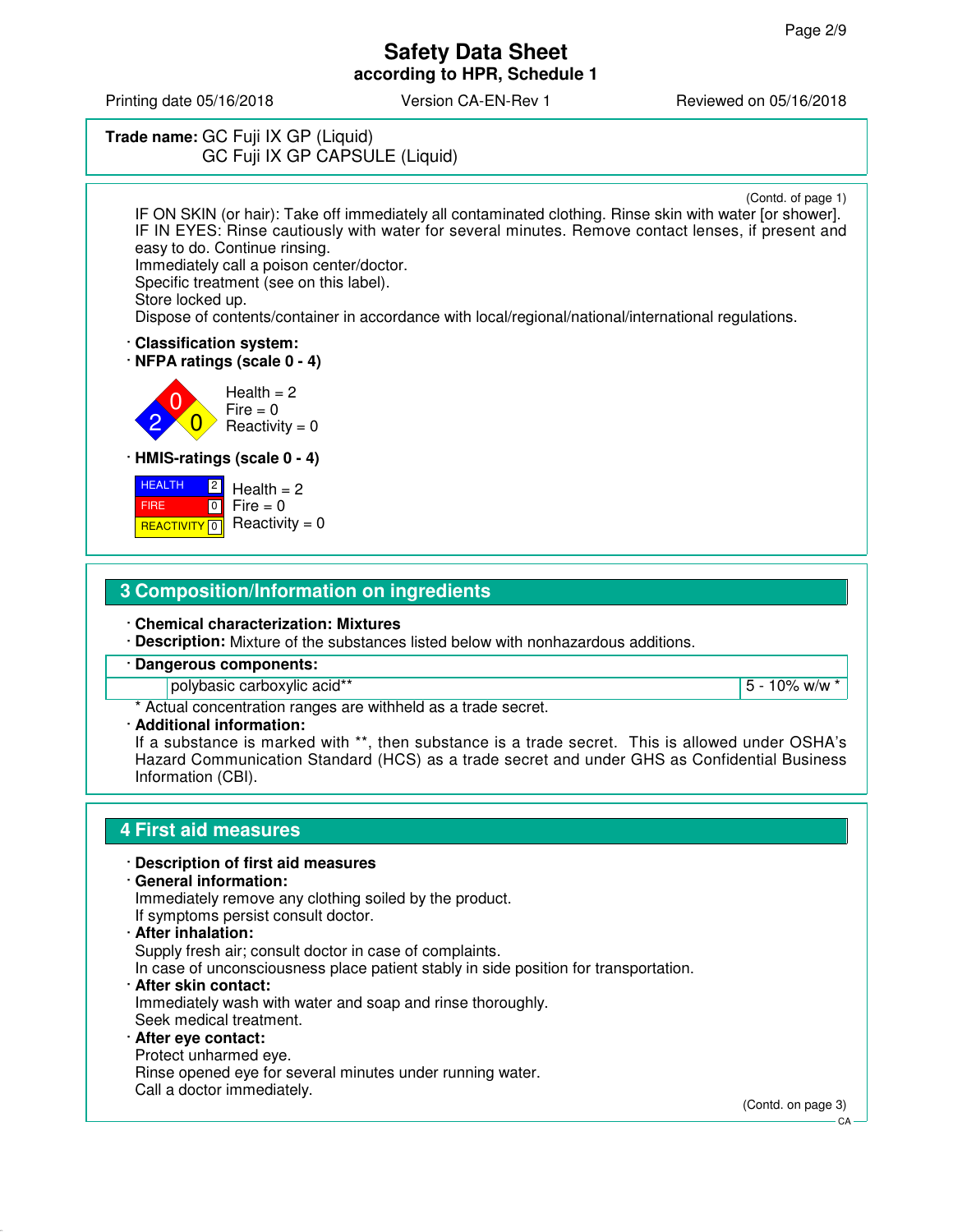Printing date 05/16/2018 Version CA-EN-Rev 1 Reviewed on 05/16/2018

### **Trade name:** GC Fuji IX GP (Liquid) GC Fuji IX GP CAPSULE (Liquid)

(Contd. of page 2)

· **After swallowing:** Rinse out mouth and then drink plenty of water. If symptoms persist consult doctor.

- · **Information for doctor:**
- · **Most important symptoms and effects, both acute and delayed** No further relevant information available.
- · **Indication of any immediate medical attention and special treatment needed** No further relevant information available.

### **5 Firefighting measures**

- · **Extinguishing media**
- · **Suitable extinguishing agents:** CO2, extinguishing powder or water spray. Fight larger fires with water spray or alcohol resistant foam. Use fire fighting measures that suit the environment.
- · **For safety reasons unsuitable extinguishing agents:** Water with full jet
- · **Special hazards arising from the substance or mixture**
- Formation of toxic gases is possible during heating or in case of fire.
- · **Advice for firefighters**
- · **Protective equipment:** Wear self-contained respiratory protective device.
- · **Additional information**

Dispose of fire debris and contaminated fire fighting water in accordance with official regulations.

### **6 Accidental release measures**

- · **Personal precautions, protective equipment and emergency procedures** Remove persons from danger area. Avoid contact with the eyes and skin. Wear protective clothing. · **Environmental precautions:** Do not allow product to reach sewage system or any water course. Do not allow to penetrate the ground/soil.
- · **Methods and material for containment and cleaning up:** Use neutralizing agent. Absorb liquid components with liquid-binding material.

Dispose of the collected material according to regulations.

· **Reference to other sections** See Section 7 for information on safe handling. See Section 8 for information on personal protection equipment. See Section 13 for disposal information.

### **7 Handling and storage**

- · **Handling:**
- · **Precautions for safe handling**
- Observe instructions for use.
- Ensure good ventilation/exhaustion at the workplace.
- Prevent formation of aerosols.
- Avoid contact with the eyes and skin.

(Contd. on page 4)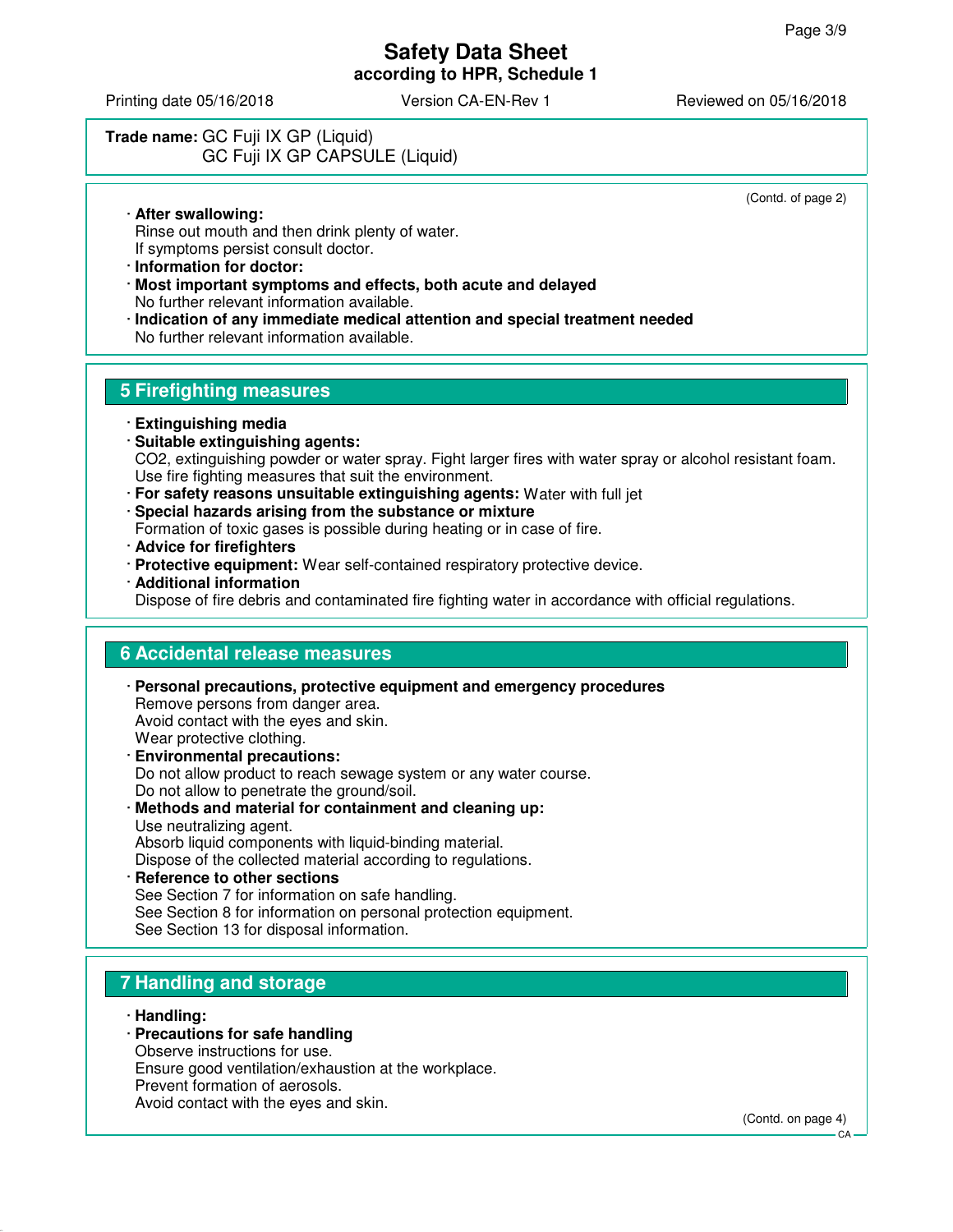Printing date 05/16/2018 Version CA-EN-Rev 1 Reviewed on 05/16/2018

### **Trade name:** GC Fuji IX GP (Liquid) GC Fuji IX GP CAPSULE (Liquid)

- (Contd. of page 3) · **Information about protection against explosions and fires:** No special measures required.
- · **Conditions for safe storage, including any incompatibilities**
- · **Storage:**
- · **Requirements to be met by storerooms and receptacles:** Store only in unopened original receptacles.
- · **Information about storage in one common storage facility:** Store away from foodstuffs.
- · **Further information about storage conditions:** Observe instructions for use / storage.
- Keep receptacle tightly sealed.
- **Specific end use(s)** No further relevant information available.

### **8 Exposure controls/ Personal protection**

· **Additional information about design of technical systems:** No further data; see item 7.

- · **Control parameters**
- · **Components with limit values that require monitoring at the workplace:**

The product does not contain any relevant quantities of materials with critical values that have to be monitored at the workplace.

- · **Additional information:** The lists that were valid during the creation were used as basis.
- · **Exposure controls**
- · **Personal protective equipment:**
- · **General protective and hygienic measures:** The usual precautionary measures for handling chemicals should be followed. Avoid contact with the eyes and skin. Wash hands before breaks and at the end of work. Keep away from foodstuffs, beverages and feed. Immediately remove all soiled and contaminated clothing. · **Breathing equipment:**



Suitable respiratory protective device recommended.

#### · **Protection of hands:**



Protective gloves

#### · **Material of gloves**

The selection of the suitable gloves does not only depend on the material, but also on further marks of quality and varies from manufacturer to manufacturer. As the product is a preparation of several substances, the resistance of the glove material can not be calculated in advance and has therefore to be checked prior to the application.

· **Penetration time of glove material**

The exact break through time has to be found out by the manufacturer of the protective gloves and has to be observed.

(Contd. on page 5)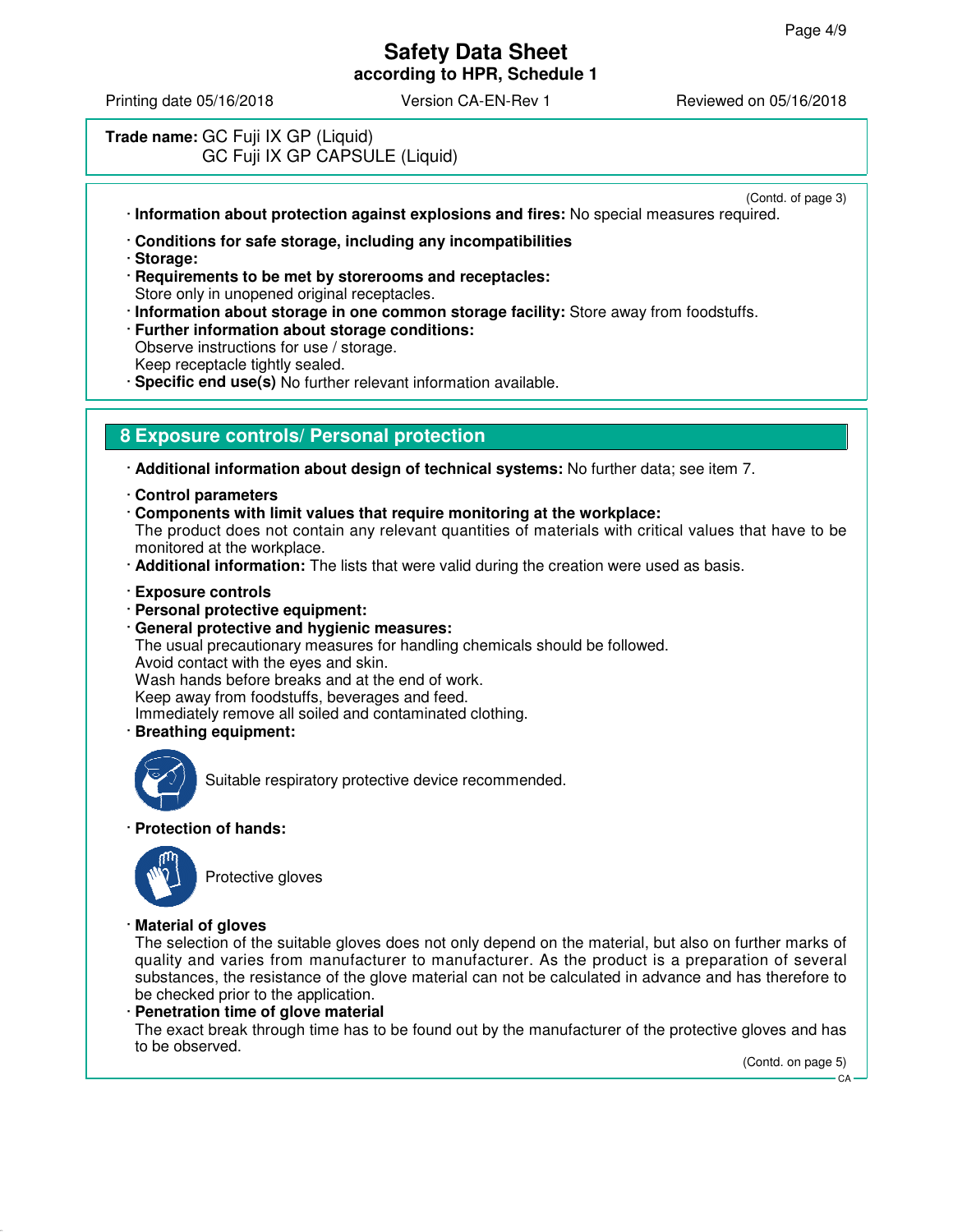Printing date 05/16/2018 Version CA-EN-Rev 1 Reviewed on 05/16/2018

(Contd. of page 4)

**Trade name:** GC Fuji IX GP (Liquid) GC Fuji IX GP CAPSULE (Liquid)

· **Eye protection:** Safety glasses

| 9 Physical and chemical properties                                                                |                                                                          |  |
|---------------------------------------------------------------------------------------------------|--------------------------------------------------------------------------|--|
| · Information on basic physical and chemical properties<br>· General Information                  |                                                                          |  |
| · Appearance:<br>Form:                                                                            | Fluid                                                                    |  |
| Color:<br>· Odor:                                                                                 | Light yellow<br>Odorless                                                 |  |
| Odor threshold:                                                                                   | Not determined.                                                          |  |
| pH-value at 20 °C:                                                                                | 1.9                                                                      |  |
| Change in condition<br><b>Melting point/Melting range:</b><br><b>Boiling point/Boiling range:</b> | Undetermined.<br>Undetermined.                                           |  |
| · Flash point:                                                                                    | Not applicable.                                                          |  |
| · Flammability (solid, gaseous):                                                                  | Not applicable.                                                          |  |
| Ignition temperature:                                                                             | Undetermined.                                                            |  |
| <b>Decomposition temperature:</b>                                                                 | Not determined.                                                          |  |
| · Auto igniting:                                                                                  | Product is not self-igniting.                                            |  |
| Danger of explosion:                                                                              | Product does not present an explosion hazard.                            |  |
| · Explosion limits:<br>Lower:<br>Upper:                                                           | Not determined.<br>Not determined.                                       |  |
| · Vapor pressure:                                                                                 | Not determined.                                                          |  |
| Density:<br><b>Relative density</b><br>· Vapor density<br>· Evaporation rate                      | Not determined.<br>Not determined.<br>Not determined.<br>Not determined. |  |
| · Solubility in / Miscibility with<br>Water:                                                      | Insoluble.                                                               |  |
| · Partition coefficient (n-octanol/water): Not determined.                                        |                                                                          |  |
| · Viscosity:<br><b>Dynamic:</b><br>Kinematic:                                                     | Not determined.<br>Not determined.                                       |  |
| · Solvent content:<br>Water:                                                                      | 50.0%                                                                    |  |
| <b>Solids content:</b><br>Other information                                                       | 100.0%<br>No further relevant information available.                     |  |

(Contd. on page 6)

**CA**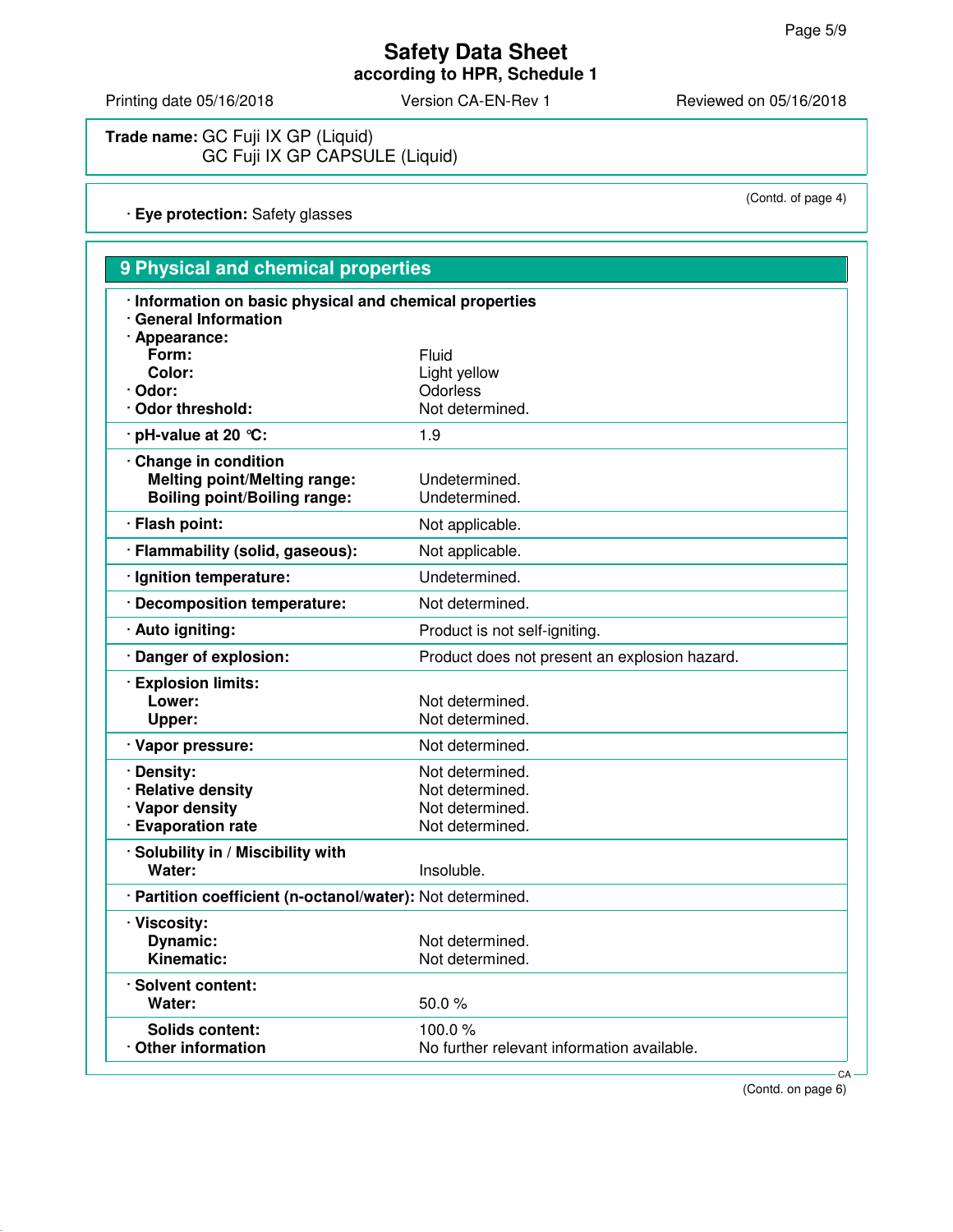Printing date 05/16/2018 Version CA-EN-Rev 1 Reviewed on 05/16/2018

**Trade name:** GC Fuji IX GP (Liquid) GC Fuji IX GP CAPSULE (Liquid)

(Contd. of page 5)

### **10 Stability and reactivity**

- · **Reactivity** No further relevant information available.
- · **Chemical stability** Stable at ambient temperature.
- · **Thermal decomposition / conditions to be avoided:** No decomposition if used according to specifications.
- · **Possibility of hazardous reactions** No dangerous reactions known.
- · **Conditions to avoid** No further relevant information available.
- · **Incompatible materials:** No further relevant information available.
- · **Hazardous decomposition products:** No dangerous decomposition products known.

#### **11 Toxicological information**

- · **Information on toxicological effects**
- · **Acute toxicity:**
- · **LD/LC50 values that are relevant for classification:** No further relevant information available.
- · **Primary irritant effect:**
- · **on the skin:** Strong caustic effect on skin and mucous membranes.
- · **on the eye:**
- Strong caustic effect.

Strong irritant with the danger of severe eye injury.

- · **Sensitization:** No sensitizing effects known.
- · **Additional toxicological information:**

The product shows the following dangers according to internally approved calculation methods for preparations:

- Corrosive · **Carcinogenic categories**
- · **IARC (International Agency for Research on Cancer)**

poly(acrylic acid) 3

#### · **NTP (National Toxicology Program)**

None of the ingredients is listed.

- · **Carcinogenic categories' legend:**
- IARC Group 1: The agent is carcinogenic to humans.
- IARC Group 2A: The agent is probably carcinogenic to humans.
- IARC Group 2B: The agent is possibly carcinogenic to humans.
- IARC Group 3: The agent is not classifiable as to its carcinogenicity to humans.
- IARC Group 4: The agent is probably not carcinogenic to humans.
- NTP K: Known to be human carcinogen.
- NTP R: Reasonably anticipated to be human carcinogen.
- · **Repeated dose toxicity.** No further relevant information available.
- · **CMR effects (carcinogenity, mutagenicity and toxicity for reproduction)**
- No further relevant information available.
- No further relevant information available.

### **12 Ecological information**

- · **Toxicity**
- · **Aquatic toxicity:** No further relevant information available.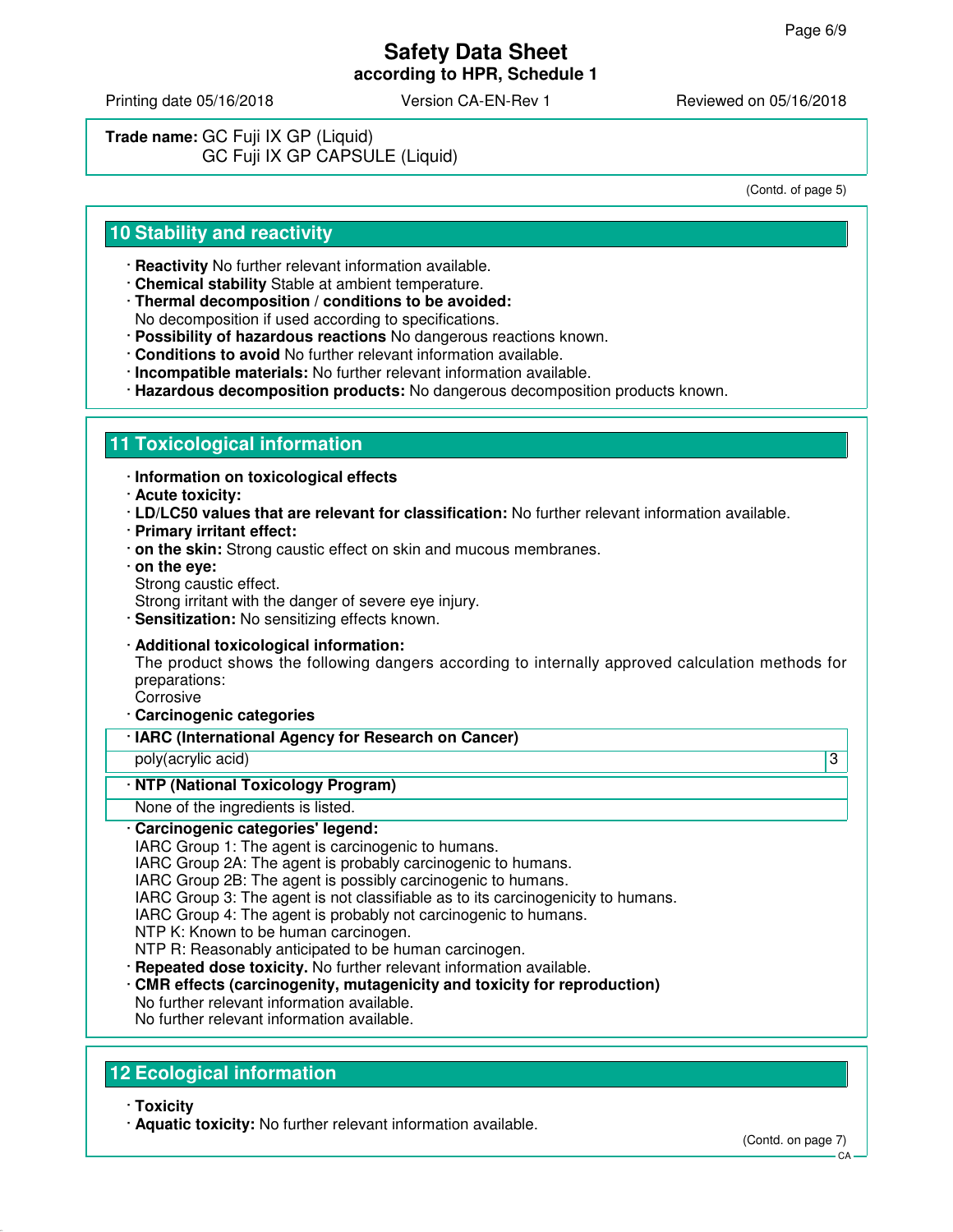(Contd. of page 6)

### **Safety Data Sheet according to HPR, Schedule 1**

Printing date 05/16/2018 Version CA-EN-Rev 1 Reviewed on 05/16/2018

### **Trade name:** GC Fuji IX GP (Liquid) GC Fuji IX GP CAPSULE (Liquid)

· **Persistence and degradability** No further relevant information available.

- · **Behavior in environmental systems:**
- · **Bioaccumulative potential** No further relevant information available.
- · **Mobility in soil** No further relevant information available.
- · **Additional ecological information:**
- · **General notes:**

Water hazard class 1 (Self-assessment): slightly hazardous for water

Do not allow undiluted product or large quantities of it to reach ground water, water course or sewage system.

Must not reach bodies of water or drainage ditch undiluted or unneutralized.

Rinse off of bigger amounts into drains or the aquatic environment may lead to decreased pH-values. A low pH-value harms aquatic organisms. In the dilution of the use-level the pH-value is considerably increased, so that after the use of the product the aqueous waste, emptied into drains, is only low water-dangerous.

- · **Results of PBT and vPvB assessment**
- · **PBT:** Not applicable.
- · **vPvB:** Not applicable.
- · **Other adverse effects** No further relevant information available.

### **13 Disposal considerations**

- · **Waste treatment methods**
- · **Recommendation:** Dispose of contents / container in accordance with local / regional / national / international regulations.
- · **Uncleaned packagings:**
- · **Recommendation:** Disposal must be made according to official regulations.

| Void                                                            |  |
|-----------------------------------------------------------------|--|
| Void                                                            |  |
|                                                                 |  |
| Void                                                            |  |
| Void                                                            |  |
| No.                                                             |  |
| Not applicable.                                                 |  |
| · Transport in bulk according to Annex II of<br>Not applicable. |  |
|                                                                 |  |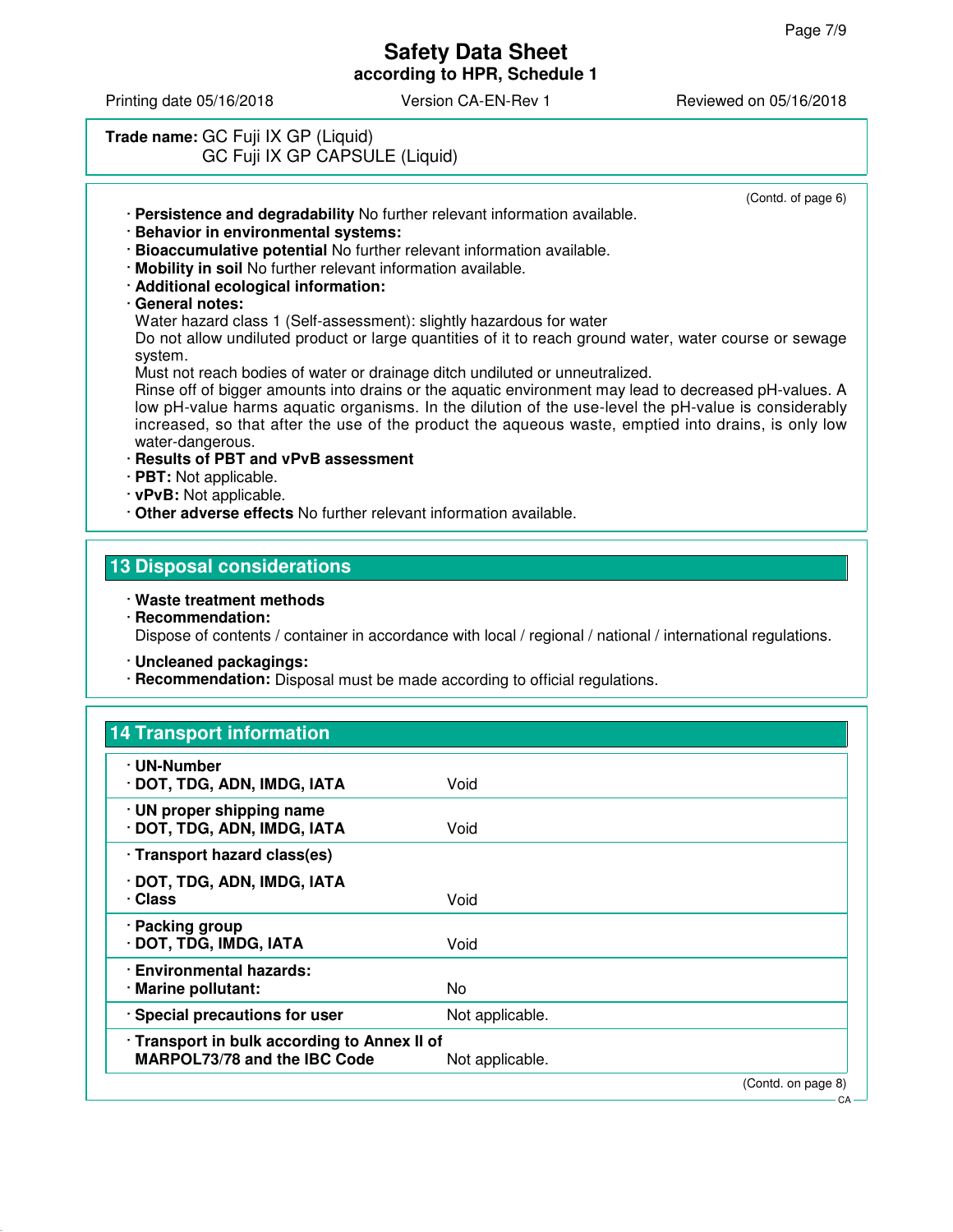Printing date 05/16/2018 Version CA-EN-Rev 1 Reviewed on 05/16/2018

**Trade name:** GC Fuji IX GP (Liquid) GC Fuji IX GP CAPSULE (Liquid)

# (Contd. of page 7)

· **UN "Model Regulation":** Void

## **15 Regulatory information**

· **Safety, health and environmental regulations/legislation specific for the substance or mixture** · **SARA (Superfund Amendments and Reauthorization Act)**

· **Section 355 (extremely hazardous substances):**

None of the ingredients is listed.

· **Section 313 (Specific toxic chemical listings):**

None of the ingredients is listed.

· **TSCA (Toxic Substances Control Act):**

All ingredients are listed.

· **Canadian substance listings:**

· **Canadian Domestic Substances List (DSL)**

All ingredients are listed.

· **Canadian Ingredient Disclosure list (limit 0.1%)**

None of the ingredients is listed.

· **Canadian Ingredient Disclosure list (limit 1%)**

None of the ingredients is listed.

· **GHS label elements**

The product is classified and labeled according to the Globally Harmonized System (GHS).

· **Hazard pictograms**



· **Signal word** Danger

- · **Hazard-determining components of labeling:** polybasic carboxylic acid\*\*
- · **Hazard statements**
- Causes severe skin burns and eye damage.
- · **Precautionary statements**

Do not breathe dust/fume/gas/mist/vapours/spray. Wear protective gloves/protective clothing/eye protection/face protection.

IF ON SKIN (or hair): Take off immediately all contaminated clothing. Rinse skin with water [or shower]. IF IN EYES: Rinse cautiously with water for several minutes. Remove contact lenses, if present and

easy to do. Continue rinsing.

Immediately call a poison center/doctor.

Specific treatment (see on this label).

Store locked up.

Dispose of contents/container in accordance with local/regional/national/international regulations.

(Contd. on page 9)

 $C.A$